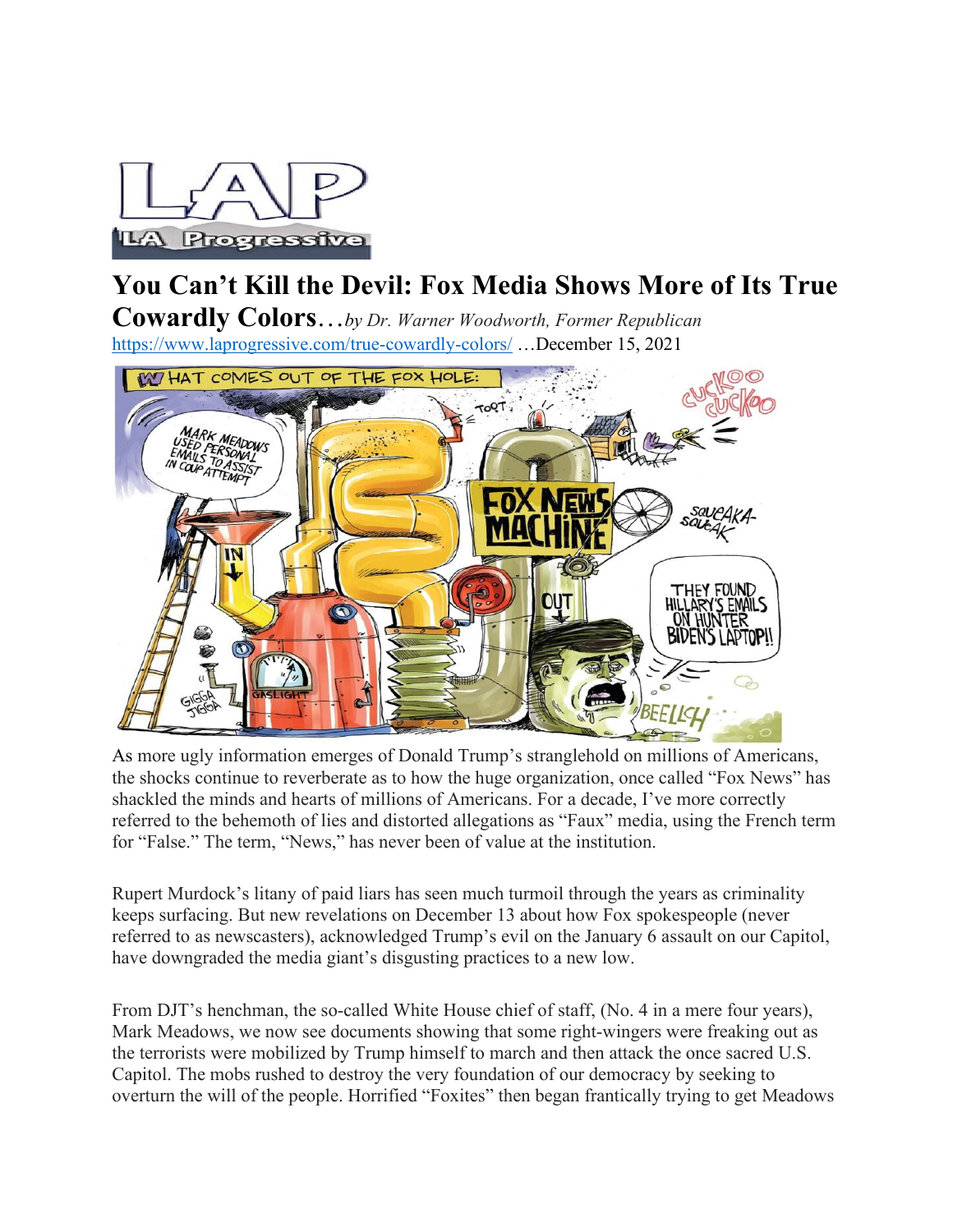to have Trump stop the attackers. But, of course, cowards like Meadows had no will or power to convince Trump to end the crisis. Apparently, the preferred course of action by Trump and his advisor was to let the dirty Mike Pence be hanged, some members of Congress be killed by GOPers, thus allowing their evil deeds to occur unrestrained.

Here are a few pieces of Fox's political worries as conveyed to Meadows, with more to certainly surface in the coming days:

- The leading witch at Fox, Laura Ingraham wrote, "Mark, the president needs to tell people in the Capitol to go home. This is hurting all of us. He is destroying his legacy," a laughable phrase to anyone aware of Trump's destructive impacts on America over four years. To me it's also funny she referred to the MAGA hordes as "people," rather than use to more accurate term, "rats and mice."
- The distorter of all truth and/or facts at Fox, Sean Hannity, also begged: "Can he make a statement, ask people to leave the Capitol?" he asked of Meadows.
- Another Faux distorter, Brian Kilmeade, worried about his role model, Trump. So, he told Meadows to "get (Trump) on TV," while nearly crying that the assault was "destroying everything you have accomplished." This from an ignorant host who once declared that "All terrorists are Muslims." Yet he was unable to discern any Muslims on Jan. 6 as thousands of white supremacist terrorists invaded the halls of Congress.

Of course, such craven Fox media staffers worried that their "great" Emperor Trump would suffer a stain on his wonderful record of "accomplishments." What may have been the "important issues?"

Their Jan. 6, concerns about preserving the swamp of Trump's 38,000 independently documented lies must have been important to Fox. Or were they worried because of his atrocious international failures while admiring the world's dictators like Kim or Putin? Perhaps it was DJT's shutdown of our government. Or Trump's hiring of so many incompetent federal officers who turned and ran when the complexities of real leadership emerged. No doubt, Trump's magnificent failures at "building the wall" along our border with Mexico was critical (and a clear failure).

Maybe Fox's Hannity, Ingraham, and Kilmeade were mostly concerned that their four years of Trump adulation would finally be seen by all the QAnon, gun-crazy anti-vaxxers for the truth behind their façade.

Of course, others joined the ugly chorus. Surprising to me, even cowardly Donnie, Jr. screamed in a text for help to Meadows: "He's got to condemn this s— ASAP," to which the Chief of Staff agreed: "I'm pushing it hard." Donnie: "It has gone too far and gotten out of hand." I suspect he must have not been on his usual cocaine use to make such a rational statement that day.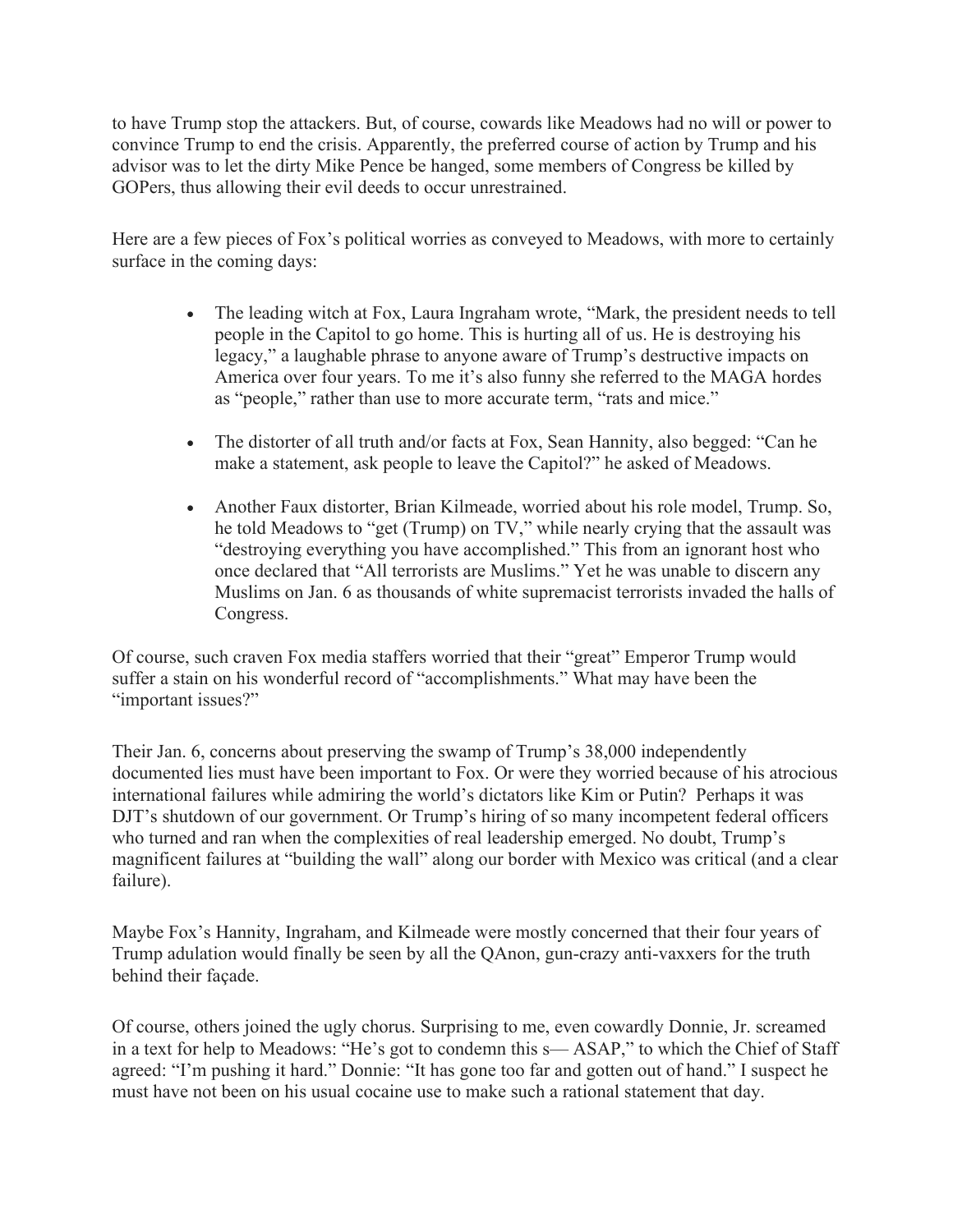Meadows himself, as discovered in other recent Fox admissions, got texts and emails supporting evil schemes to have Republican state legislators send corrupt GOP alternates to help install Trump over the official representatives in Congress These evil doers sought for alternate slates of electors who would lie to the American public and favor Trump over Biden's huge win. As a reminder, the Democrats beat Trump's cult party by a massive 7 million votes. When a congressperson called these unethical efforts to overturn the election as "highly controversial," the deceitful Meadows reacted, "I love it."

These newly revealed messages make it clear that Trump was responsible for the riot and only he could stop it. Even Meadows agreed in real-time that Trump should go on national TV or take to Twitter to call off his thousands of attackers. In other words, "call off the dogs" snarling on January  $6<sup>th</sup>$ . Yesterday, December 13, 2021, as the Jan. 6 Committee reviewed these atrocious new facts of an attempted coup, a GOP critic of Trump, Wyoming Rep. Liz Cheney, accused DJT himself of "supreme dereliction" of duty. "These texts leave no doubt…. The White House knew exactly what was happening at the Capitol." The panel then voted to recommend contempt of Congress charges against Meadows, a federal crime.

But it's plain to see that Faux Nouvelles, the purveyor of storytelling (or "novels") has been a pox on our information society for decades. CEO Roger Ailes was its epitome of evil in public media who enabled falsehoods for some 20 years, ultimately bleeding to death from hemophilia. When he was dumped by Murdoch for sexual harassment against on-air personalities Megan Kelly and [Gretchen Carlson,](https://en.wikipedia.org/wiki/Gretchen_Carlson) he was rewarded by Trump for his exploits and made an adviser to the most corrupt [political campaign](https://en.wikipedia.org/wiki/Donald_Trump_presidential_campaign,_2016) in U.S. history in 2016.

Ailes' and Trump's co-conspirator in public lying at Fox, Bill O'Reilly, was also fired for his predatory sexual exploits, and had to pay \$32 million. He was sued by five victims and shortly after allegations were made, Fox lost over 60 major advertisers. Yet, last weekend, December 11-12, 2021, he and Trump took their traveling minstrel show of racism and dishonesty on the road. But the turnout was miniscule. Apparently, some Republicans are becoming weary of the Big Lie, and many smaller lies, as well.

Fox was also hit hard over this same weekend by Chris Wallace who dumped the company for a new gig with CNN. He had been the only credible A-lister at Fox for years, primarily because he offered facts and insightful analysis. He's now proved that perhaps you can run from the devil, if you have the guts. But as we see from the Jan. 6 Committee's new evidence, you probably can't kill the devil.

Meanwhile, Trump's woes continue to mount, with new revelations December 14, that New York is plowing aggressively into new evidence of his business frauds and tax schemes, tightening its vice on his serious criminality.

In many circles now, the Jan. 6 data reveal why experts are calling this the most dangerous era in U.S. history, whether Fox executives admit the truth or not. Perhaps even Faux Media can now be correctly identified and crowned as the world's biggest false propaganda tool since Adolf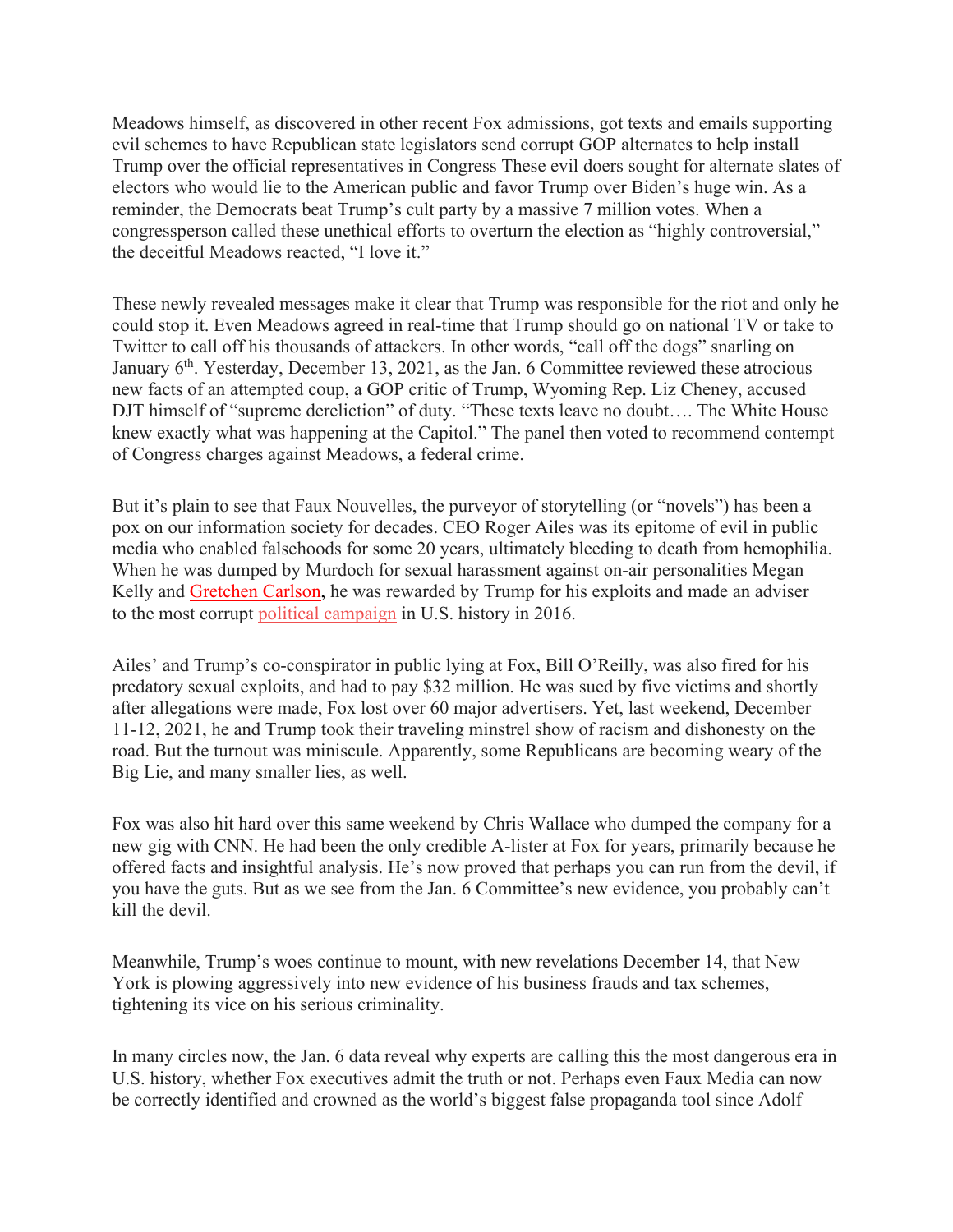Hitler established the Third Reich's Ministry of Public Enlightenment and Propaganda (RMVP), headed by Joseph Goebbels himself.



**Dr. Warner Woodworth, Former Republican**

#### [Facebook](https://www.laprogressive.com/#facebook)[Twitter](https://www.laprogressive.com/#twitter)[Pinterest](https://www.laprogressive.com/#pinterest)[Reddit](https://www.laprogressive.com/#reddit)[Share](https://www.addtoany.com/share#url=https%3A%2F%2Fwww.laprogressive.com%2Ftrue-cowardly-colors%2F&title=You%20Can%E2%80%99t%20Kill%20the%20Devil%3A%20Fox%20Media%20Shows%20More%20of%20Its%20True%20Cowardly%20Colors) *BY [WARNER WOODWORTH…](https://www.laprogressive.com/author/warner-woodworth/) POSTED ON DECEMBER 15, 2021*

DISCLAIMER: The opinions expressed here are those of the individual contributor(s) and do not necessarily reflect the views of the LA Progressive, its publisher, editor or any of its other contributors.

## *About Warner Woodworth*

*Warner Woodworth is a global social entrepreneur who's labored for over four decades combating poverty and reducing human suffering, raising over \$1.3 billion to support social justice efforts by linking many investors to achieve social and economic impacts.* 

## **5 COMMENTS:**

1. Heidi Husnak says [December 16, 2021 at 2:13 pm](https://www.laprogressive.com/true-cowardly-colors/#comment-1764425)

> As to Fox – Frank Bruni in his newsletter today did, in my opinion, a spot on analysis of what they said, even moreso what they did not say, and when they said it – with their sensationalizing motivations in mind, Check it out.

[Reply](https://www.laprogressive.com/true-cowardly-colors/#comment-1764425)

2. [Antonio Bernal](http://antonio-diferencia.blogspot.com/2008/04) says [December 16, 2021 at 8:33 am](https://www.laprogressive.com/true-cowardly-colors/#comment-1764331)

> The Proud Boys may be full of it, and the leadership is openly fascist, but no one asks WHY? Why did they revolt? Why did 911 happen? There have been reams of hate mail against both, but no one seems to understand that 911 was the result of US imperialism, and the Proud Boys are the result of an economy that is failing its population. A little history might be illuminating;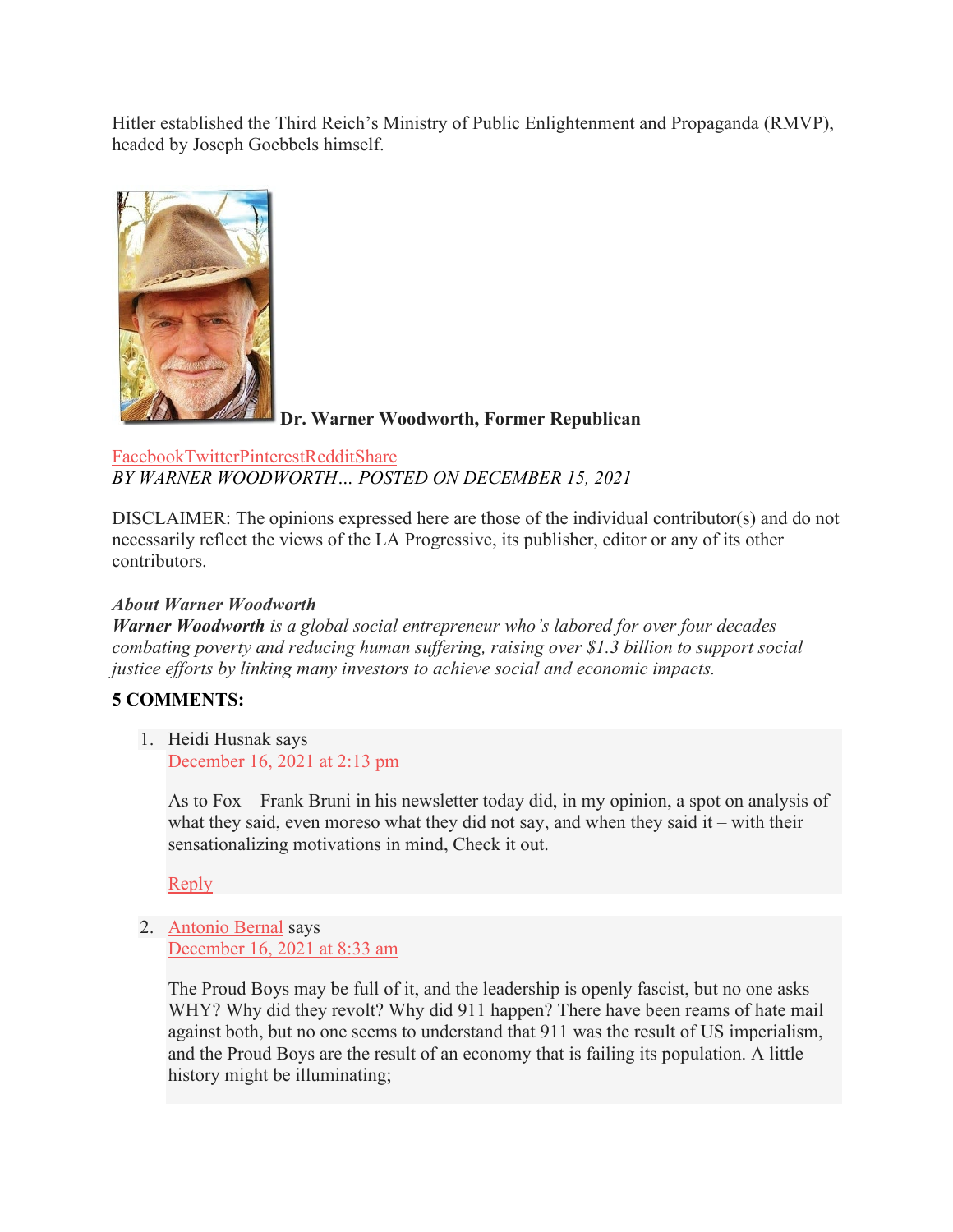1933- The social turmoil resulting from mass unemployment leads to Hitler's (Trump's) installation as Chancellor. Thereafter Germany's financial system and the economy in general are geared toward rearmament. Conditions for the Jews, anti-Nazis and communists (today's Muslims, Mexicans, progressives and Blacks) worsen. From its inception, Hitler's regime moves quickly to introduce racist and xenophobic policies. They are singled out by the Nazi propaganda machine as an enemy within who are responsible for Germany's defeat in the First World War, and for her subsequent economic difficulties, such as the 1920s hyperinflation and Great Depression. (Today's 2008 and 2020 crashes) Hitler moves quickly to remove the non-Nazis from the driver's seat, making the Party the exclusive master of the State, with an authoritarian government and its police ready to carry out the Nazification of Germany. On May Day, the Nazis organize a massive and enthusiastic worker's demonstration, with the motto, "Honor work and respect the worker." The next day they occupy all trade union buildings with no resistance. Union funds are confiscated, leaders arrested, even if they have pledged to cooperate with the Nazis, and sent to concentration camps (US prisons, Guantanamo and detention centers). Three weeks later collective bargaining is brought to an end,"labor trustees" are provided by the Party to "regulate contracts and maintain labor peace. (right to work)" On Hitler's promise that the Nazi government is going to put organized workers in their place and leave management to run as it wishes, and that armaments are needed to defend the Fatherland, Krupp Von Bohlen, Bosch, Schnitzler, Farben and Vögler pour large sums of money into the Nazi coffers. (Koch Bros., Coca Cola, Shell, etc.) Nazi terror is unleashed against all opposition. Fifty-one anti-Nazis are murdered during the electoral campaign of 1933. Göring establishes an auxiliary force of 50,000, most of them S.A. thugs, (Bundy, Joe the Plumber, Trump's privatized mercenary force, etc.), with orders to shoot anyone who opposes the Nazi State. (police shootings, NRA). The Reichstag fire (911)is ultimately an excuse to invade the USSR, alleging that Soviet communists had burned it down. On the day following the fire, Hindenburg suspends civil liberties; free speech, free press, postal privacy, and search warrants, and issues orders for confiscation of property . (NSA). In spite of the terror and intimidation, on election day the Nazis only get 44% of the vote, short of the two-thirds majority needed by Hitler to establish his dictatorship with the consent of Parliament. By introducing a bill to hand over the power of legislation, control the budget, approve treaties and initiate constitutional amendments away from the Parliament and hand it over to the Reich cabinet, the Nazis gain a majority and bury German democracy.(rigged elections) The Center Party (Republicrats) capitulates and gives the Nazis (tea party) the majority they need: 441 votes for and 84 against. The German National Party, without whose support the Nazis would not have come to power, meekly disappears. The Nazi Party alone remains. The next step is to turn out the provincial state governments and install Nazi regimes. Reich Governors can appoint and remove local governments, dissolve the diets, appoint and dismiss state officials and judges. All new appointees are required to carry out the policies of the Reich Chancellor. Thus the separate powers of the states are subordinated to the central government. Youth are to be trained in the service of a new National State. (charter schools). Students opposite the University of Berlin burn a huge pile of books, under the approving eye of Göbbels. Complaints are equated with treason. Calculated and incessant propaganda takes its toll, and people eventually believe anything they are told, no matter how witless, irrational or deceitful. (Fox News). Judges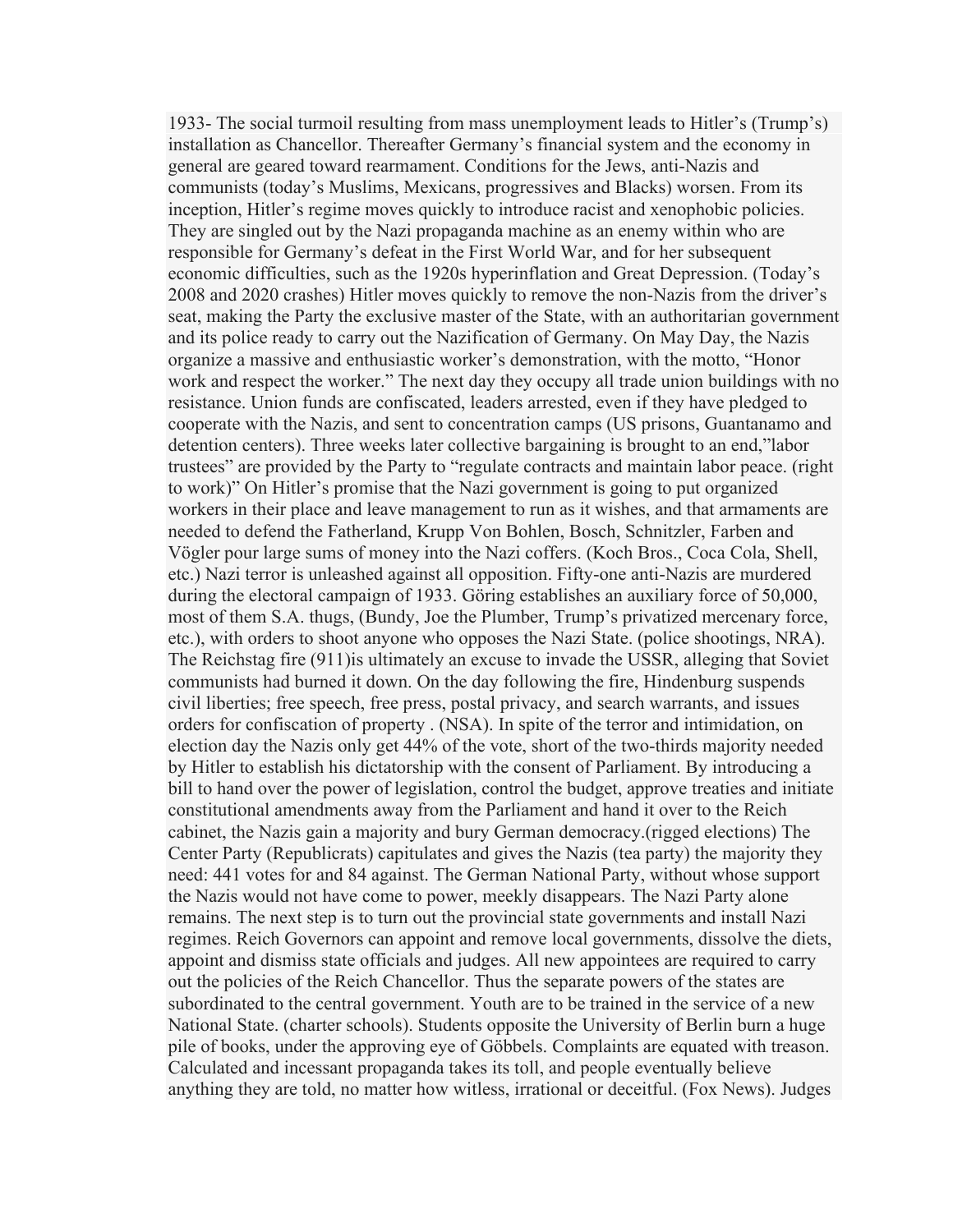fear for their lives if they convict a storm trooper even for cold-blooded murder. (Supreme Court corruption). The only class that remains intact is that of big business and finance, the aristocracy, the Junker landlords and the Prussian generals. (Wall St) The lumpen storm troopers believe that the revolution they fight for by brawling in the streets will bring them loot and good jobs in business and government. Now Hitler wants to dissolve the S.A., which is but a mob, in favor of the army and the industrialists. From 1933 to 1939 the Nazis secretly prepare for war while preaching peace. What no one seems to notice is that it kept the people so busy with continuous changes and 'crises' and so fascinated of the 'national enemies,' without and within, that people have no time to think about the dreadful things that are growing, little by little, all around them. (Fox news). Each step is so small, so inconsequential, so well explained or, on occasion, 'regretted,' Each act. . . is worse than the last, but only a little worse. The forms are all there, all untouched, all reassuring, the houses, the shops, the jobs, the mealtimes, the visits, the concerts, the cinema, the holidays. But the spirit, the content, is changed. Now they live in a world of tension, hate and fear. The stress drives everyone a little crazy at times, receptive to the demagoguery from the top.

#### [Reply](https://www.laprogressive.com/true-cowardly-colors/#comment-1764331)

o Doro Reeves says [December 16, 2021 at 9:23 am](https://www.laprogressive.com/true-cowardly-colors/#comment-1764348)

> Brilliant! Antonio Bernal knows his history, and the parallels he draws are chilling. I hope he won't mind me sharing his analysis of U.S. fascism on FB… for which I shall credit him of course. This is simply too good not to be shared, far and wide!

[Reply](https://www.laprogressive.com/true-cowardly-colors/#comment-1764348)

 ANTONIO bernal says [December 16, 2021 at 9:57 am](https://www.laprogressive.com/true-cowardly-colors/#comment-1764355)

> THANK YOU. YOU ARE SWEET. The OG is from Rise and Fall of the Third Reich by William Shirer. My version was written a couple of years ago and can be updated (eg, Biden's love affair with the Pentagon-Hitler's invasion of Poland (Iran?) ).

[Reply](https://www.laprogressive.com/true-cowardly-colors/#comment-1764355)

 ANTONIO bernal says [December 16, 2021 at 6:37 pm](https://www.laprogressive.com/true-cowardly-colors/#comment-1764493)

> 1933- The social turmoil resulting from mass unemployment leads to Hitler's (Trump's) installation as Chancellor. Thereafter Germany's financial system and the economy in general are geared toward rearmament. (the Pentagon) Conditions for the Jews, anti-Nazis and communists (today's Muslims, Mexicans, progressives and Blacks)